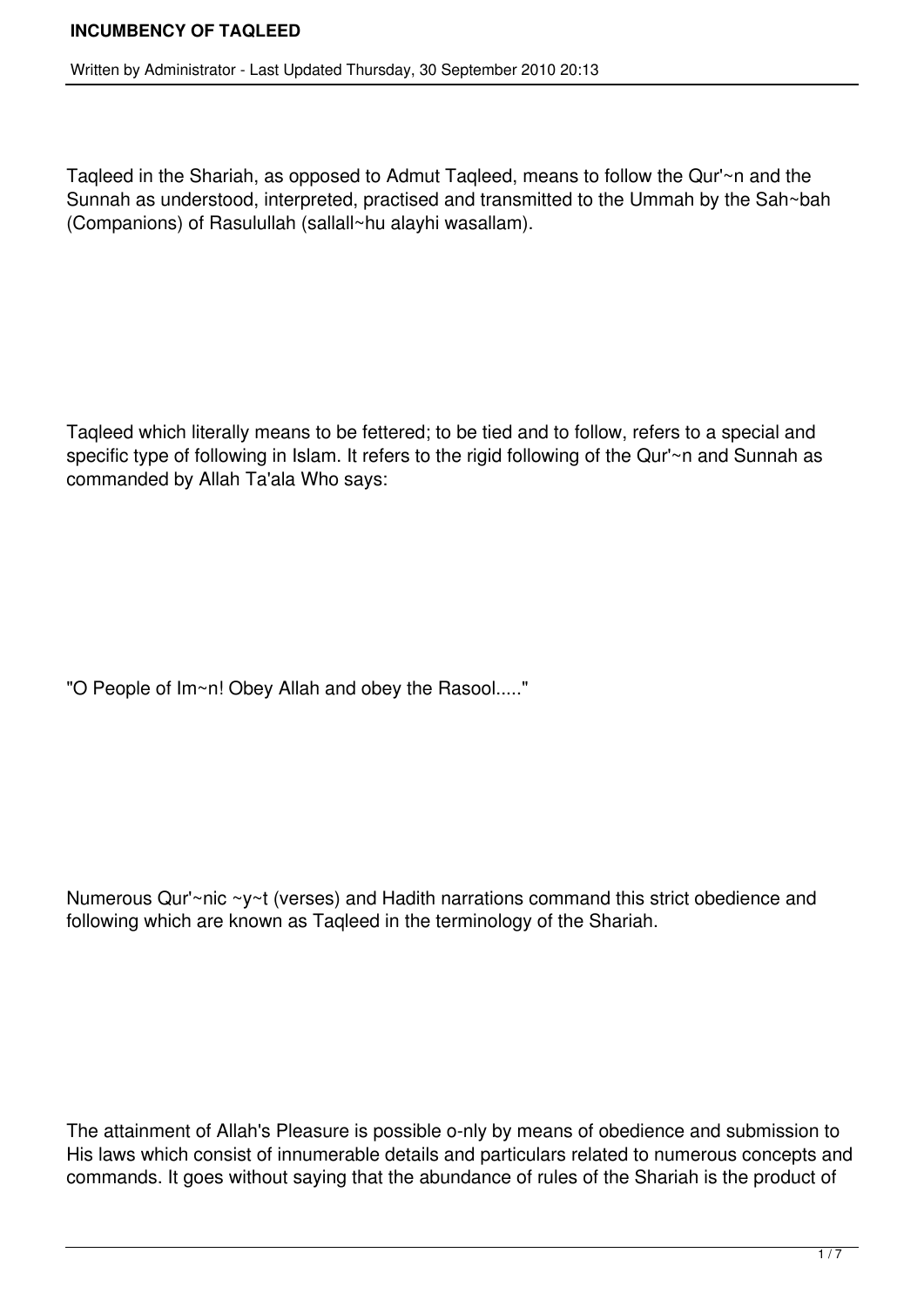divine revelation and inspiration to the sole repository of Allah's law, viz. the blessed heart of Rasulullah (sallall~hu alayhi wasallam). Hence, the Qur'~n says:

"He (Muhammad) does not speak of desire (or baseless opinion). It (his speech) is o-nly Wahi which is revealed."

Personal opinion has no scope in the determination of the rules pertaining to the transcendental concepts and institutions of Islam. When man abandons Taqleed (following the Qur'~n and Sunnah) he enslaves himself to his personal opinion which is the product of his haw~ (nafs~ni desire). Criticizing the slaves of desire, Sayyiduna Umar (radhiall~hu anhu) said:

"Verily, the votaries of opinion are the enemies of the Sunnah."

That Taqleed (following) is an Islamic fact and a Qur'~nic command is undeniable. The Qur'~n Majeed says: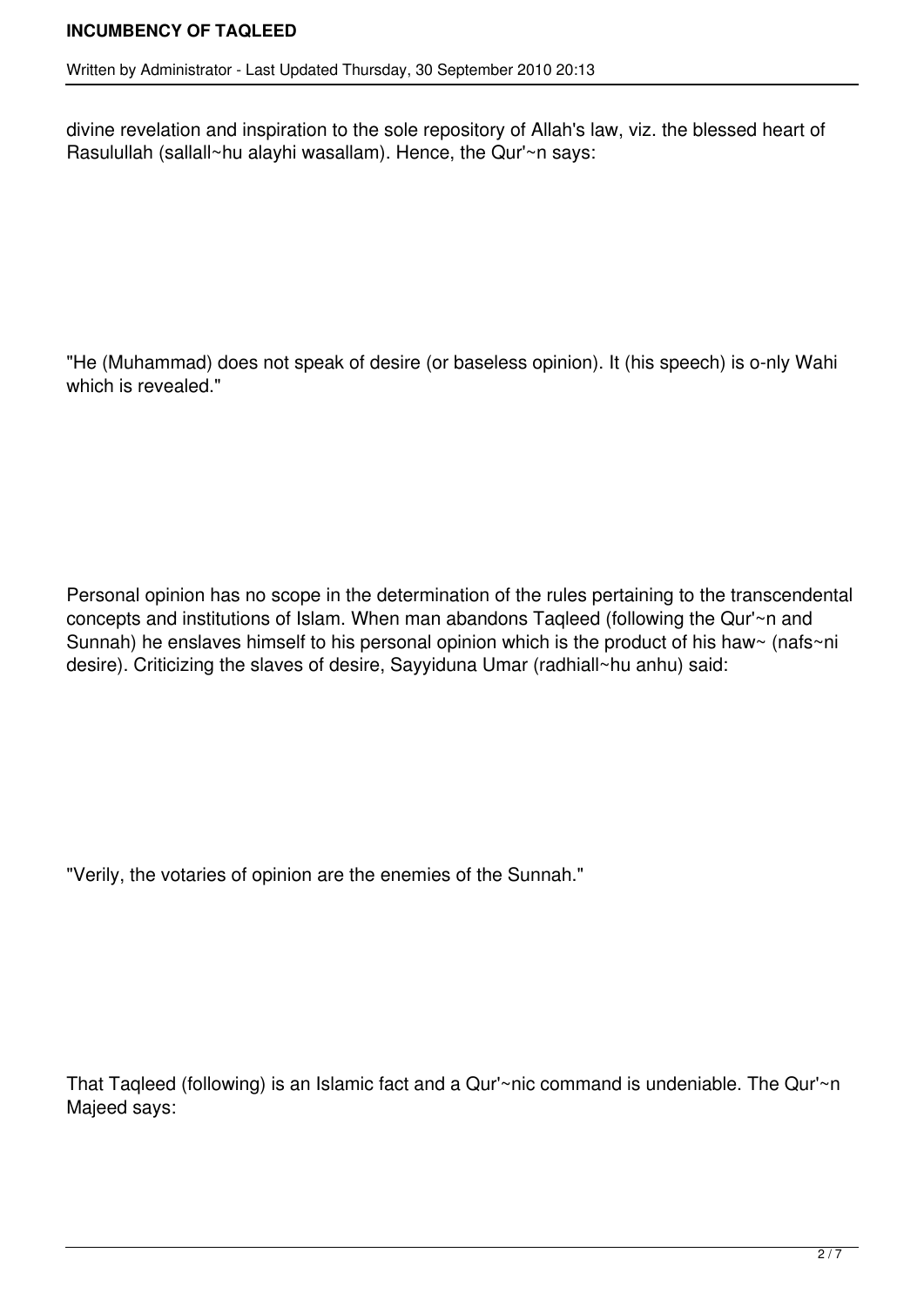Written by Administrator - Last Updated Thursday, 30 September 2010 20:13

"Ask the people of Thikr (Knowledge) if you do not know."

"Follow the path of those who turn to Him."

In the first and foremost instance, the People of Thikr and those who have turned to Allah Ta'ala refer undoubtedly to the Sah~bah (Companions) of Rasulullah (sallall~hu alayhi wasallam). Both the Qur'~n and Hadith are emphatic o-n this assertion. The Qur'~nic verses in this regard cited here glowingly praise the Sah~bah and confirm their rank by Allah.

"Those who are ahead, the first o-nes among the Muh~jireen and Ans~r and those who followed them with virtue, Allah is pleased with them and they are pleased with Him....."

"Verily, Allah became well-pleased with the Mu'mineen (i.e. the Sah~bah) when they gave you (Muhammad) the oath of allegiance (bay't) under the tree....."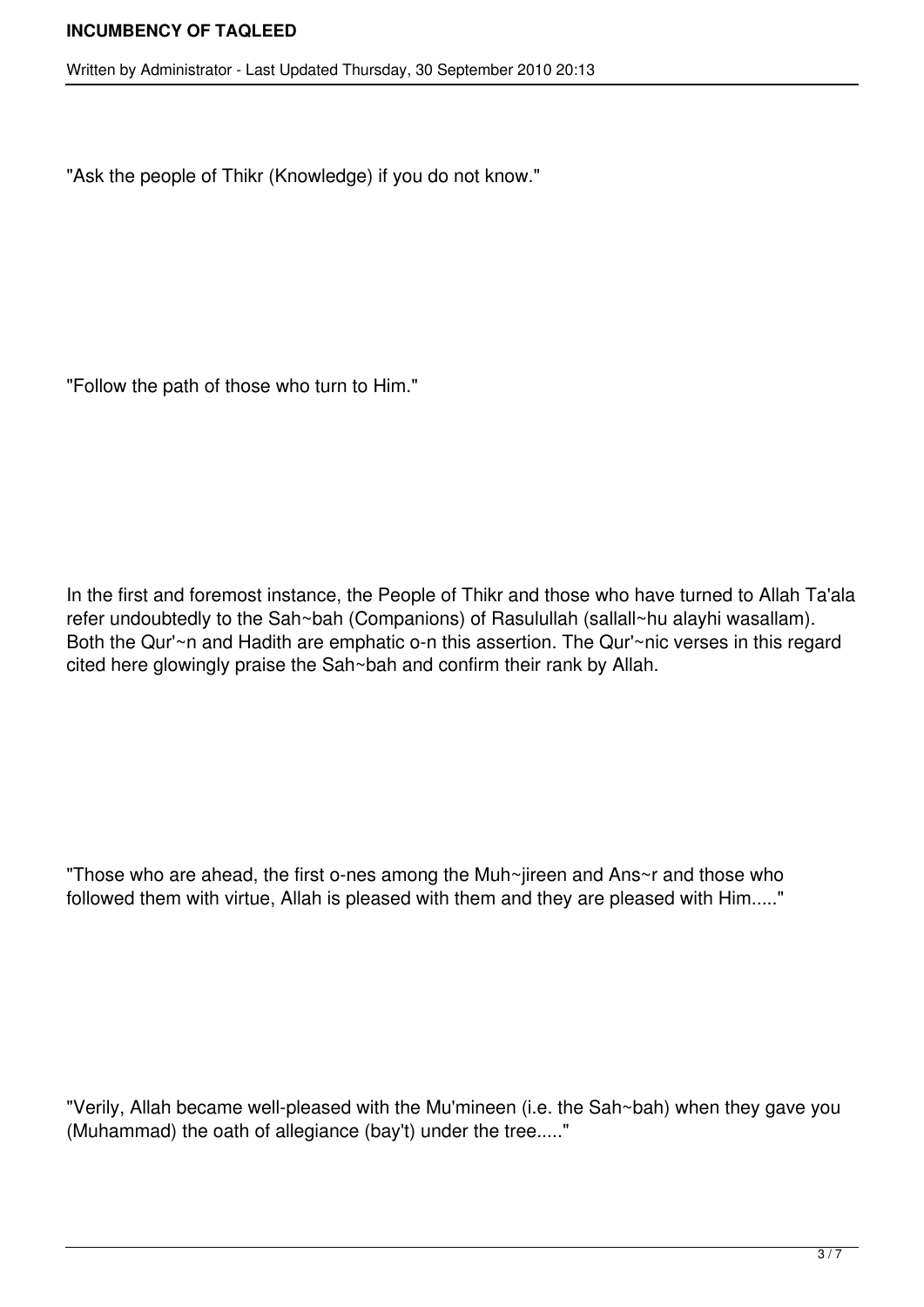A famous Hadith specifies that the Path of salvation and rectitude is the way of the Sah~bah. once Rasãlullah (sallall~hu alayhi wasallam) said that of the 73 sects into which his Ummah will be split, o-nly o-ne will be o-n the path of righteousness and salvation. When asked about the righteous sect, Rasãlullah (sallall~hu alayhi wasallam) said:

"That Path o-n which I and my Sah~bah are."

The Qur'~n and H~dith categorically state and command that the Ummah adopts the Taqleed of the Sah~bah. Any taqleed (following) which diverges from the Taqleed of the Sah~bah is taqleed of hawa (nafs~ni desire) and shait~n. It should therefore be understood that those who abandon the Taqleed of the Sah~bah are in reality adopting the taqleed of shait~n.

Let us now see what this path of the Sah~bah is ) the Path, the Tagleed of which the Qur'~n and Hadith command, and without which Naj~t (salvation) in the }khirah is not possible; without which adherence to the Qur'~n and Sunnah is not possible.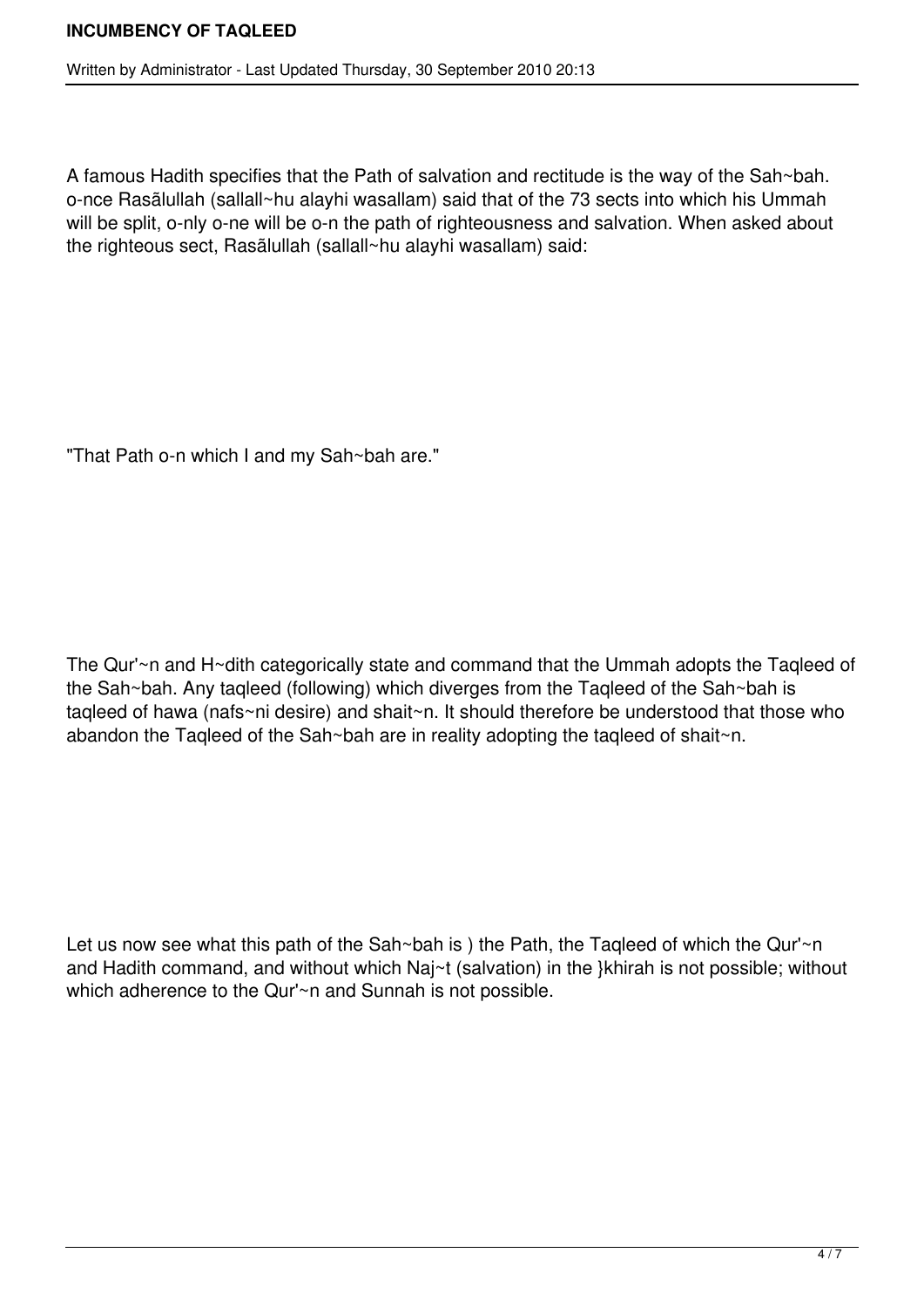## **INCUMBENCY OF TAQLEED**

## THE QUR'}N AND SUNNAH REACH US BY TRANSMISSION

Everyone knows that Wahi (Divine Revelation) terminated with Rasãlullah (sallall~hu alayhi wasallam). Thus, the o-nly passage for the transference of the Qur'~n and Sunnah to the successive generations of the Ummah is the Golden Chain of Transmission emanating from Rasulullah (sallall~hu alayhi wasallam), the very first link being the noble Sah~bah. Rasulullah (sallall~hu alayhi wasallam) transmitted Isl~m to his Sah~bah who in turn transmitted it to the next generation, namely, the T~bi-een. The T~bi-een transmitted Islam to the next succeeding generation, known as the Tab-e-T~bi-een. In this manner Islam reach us in the present age by reliable transmission from o-ne generation to another, and in this very same manner will it be transmitted to the end of time.

Isl~m did not reach us by way of books nor by the way of the teaching of geniuses who do not form links in the Golden Chain of Transmission which links up with Rasulullah (sallall~hu alayhi wasallam) via the medium of the Sah~bah who constitute the link which unites the Aimmah-e-Mujtahideen and Fuqaha with Rasulullah (sallall~hu alayhi wasallam).

This Golden Chain of Transmission is the Institution established by Allah Ta'ala for the protection and preservation of Islam. Preservation of Islam in its pristine purity is a Divine Promise. The Qur'~n says: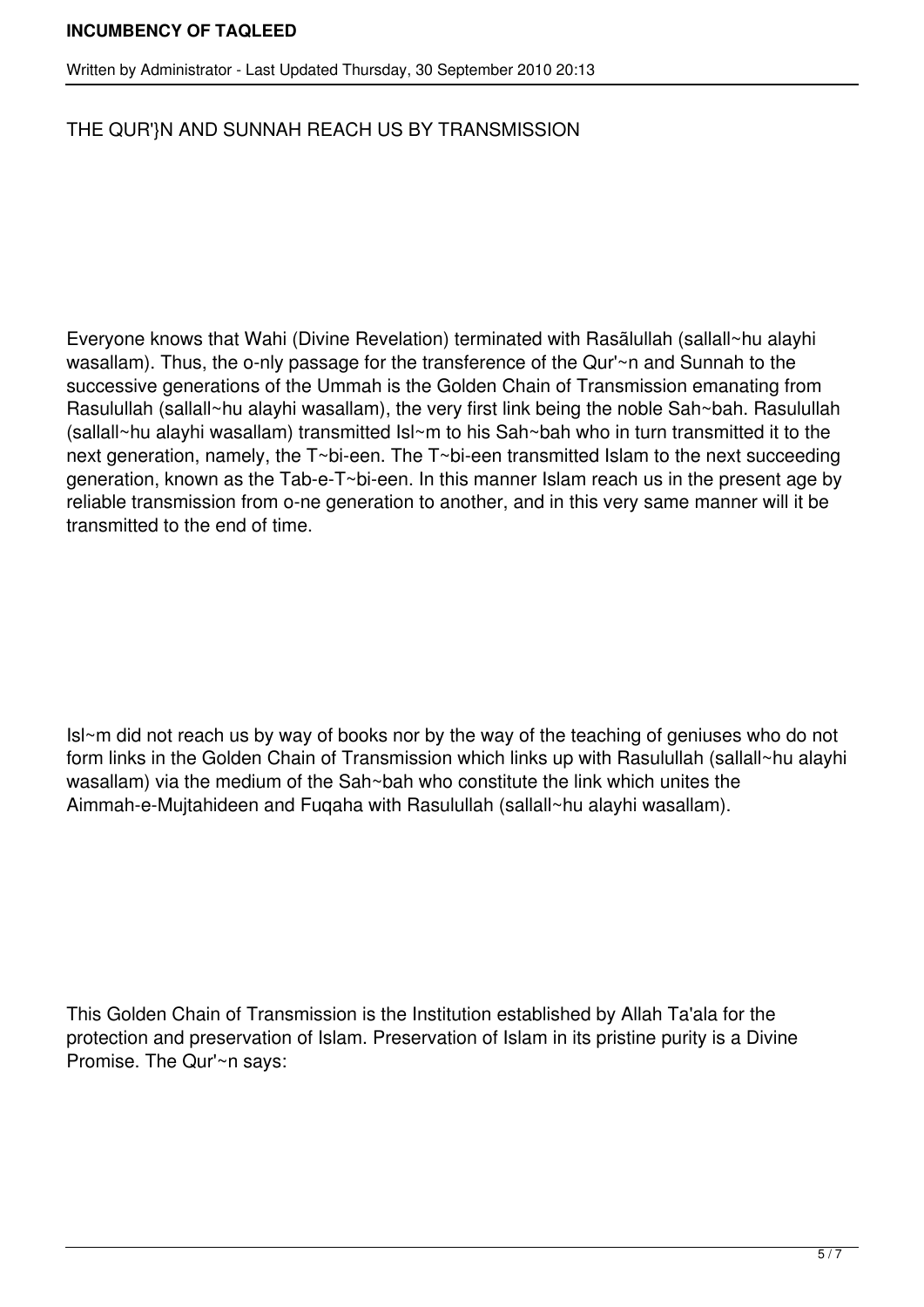"We have revealed the Thikr (Qur'~n) and verily, We are its Protectors."

This Golden Chain of Transmission has been maintained intact by the institution of Taqleed. Enemies of Islam in diverse forms and methods have always conspired to break this sacred Golden Chain by attacking the Islamic practice of Taqleed. o-nce the pernicious aim of these enemies is achieved, the Ummah's link with true and original Islam will be broken. However, since Allah Ta'ala Himself has undertaken to protect Islam, the nefarious plots of the enemies will be thwarted and neutralized by the forces of Haqq.

While the followers of the four Math-habs have accepted the entire edifice of the Shariah as inherited from each preceding generation which commenced with the Sah~bah, the first generation or link in the Chain of Transmission, all other sects subject the Qur'~n and Hadith to personal opinion and whimsical interpretation. Thus, while the Muqallideen are following Islam in the form it was aacquired from the Sah~bah, the deviant sects have no hesitation in rejecting any Shar'i opinion if it does not agree with their own understanding of the Qur'~n and Hadith.

Since their own interpretation of the Qur'~n and Hadith plays a dominant part in their acceptance or rejection of the Shariah, they fall beyond the confines of the Ahlus Sunnah whose Shariah is not the product of personal opinion, but is the Shariah acquired from the Sah~bah by way of reliable transmission. Submission to this Shariah is known as TAQLEED. Admut Tagleed is dhal~I (deviation). It is in fact the blind following of the lowly nafs. Such blind following which is the result of abandoning taqleed of the Sah~bah is a great deception. A superior Taqleed is renounced for accepting a grossly erroneous and deceptive taqleed, viz. the